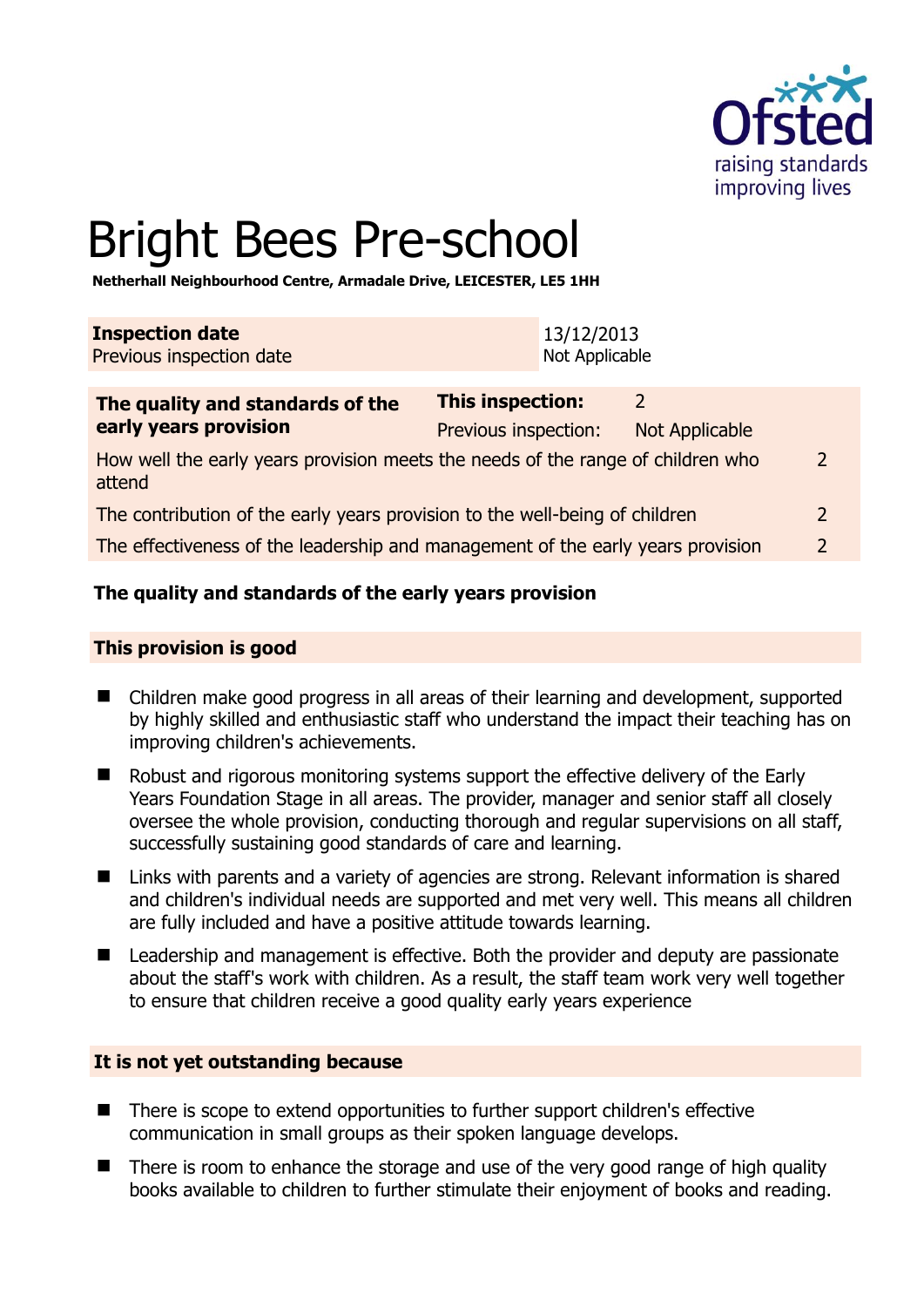# **Information about this inspection**

Inspections of registered early years provision are:

- scheduled at least once in every inspection cycle the current cycle ends on 31 July 2016
- scheduled more frequently where Ofsted identifies a need to do so, for example where provision was previously judged inadequate
- **•** brought forward in the inspection cycle where Ofsted has received information that suggests the provision may not be meeting the legal requirements of the Early Years Foundation Stage or where assessment of the provision identifies a need for early inspection
- **•** prioritised where we have received information that the provision is not meeting the requirements of the Early Years Foundation Stage and which suggests children may not be safe
- scheduled at the completion of an investigation into failure to comply with the requirements of the Early Years Foundation Stage.

# **Inspection activities**

- The inspector observed activities in the main playroom, the hall and the outside play area.
- The inspector looked at children's assessment records and planning documentation.
- $\blacksquare$ The inspector took account of the views of parents' spoken to on the day and from information included in the pre-school's own parent surveys.
- $\blacksquare$ The inspector checked evidence of suitability and qualifications of staff working with children, the provider's self-evaluation form and plans for improvement.
- $\blacksquare$ The inspector held meetings with the provider, manager and other senior staff member.

**Inspector**  Naseem Moolla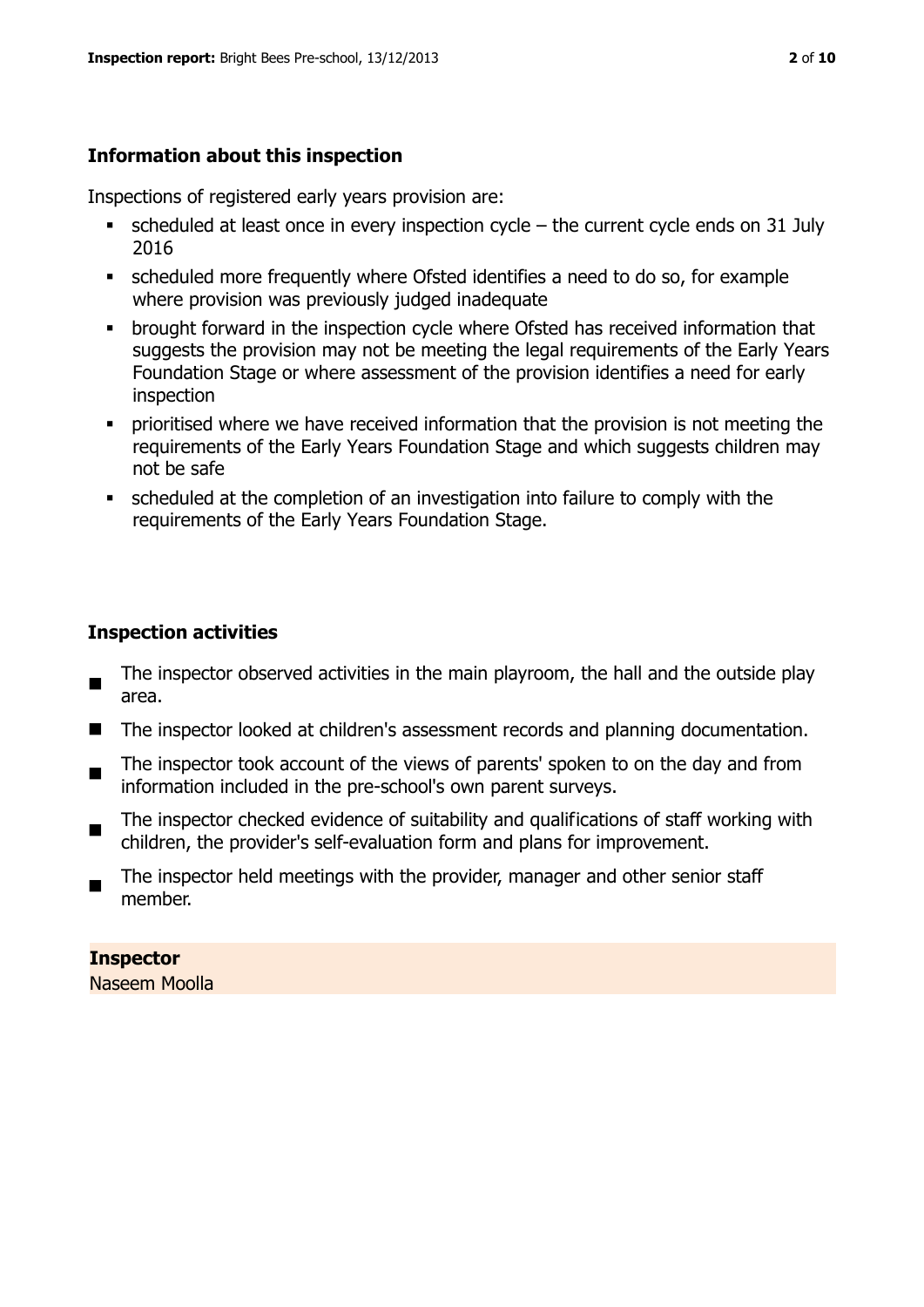#### **Full report**

#### **Information about the setting**

Bright Bees Pre-school was registered in 2013 on the Early Years Register. It is situated in the Netherhall area of Leicester and is privately managed. The pre-school serves the local area and is accessible to all children. It operates from one main group room in a community building and there is an area available for outdoor play.

The pre-school employs four members of childcare staff. Of these, all hold appropriate early years qualifications at level 2 and above. The manager has Early Years Professional Status. The pre-school opens from 8am to 12 noon on Monday, Tuesday, Wednesday and Friday, term time only. Children attend for a variety of sessions. There are currently 16 children on roll.

Access to the premises is by steps and a ramp. The building is suitable for wheelchair users as all care is provided on the ground floor. The pre-school provides funded early education for two-, three- and four-year-old children.

#### **What the setting needs to do to improve further**

#### **To further improve the quality of the early years provision the provider should:**

- make even greater use of space in the playroom to enhance opportunities for children to talk and listen in small groups
- enhance the storage of books to further stimulate children's enjoyment of books in order to encourage their early reading skills.

#### **Inspection judgements**

#### **How well the early years provision meets the needs of the range of children who attend**

The quality of teaching in the pre-school is at times better than good and staff are very knowledgeable about the Early Years Foundation Stage. They have a good understanding of how to meet the needs of young children; consequently, children make rapid progress with their learning and development. Staff deliver consistent practice, observing, assessing and planning effectively for each child's progress with a clear knowledge of the children's characters, needs and attitudes to learning. Staff use a tracking system to record children's starting points and to indicate at a glance, where any gaps may occur in children's learning and development. This also helps to identify any children where additional challenge and extension is required to maintain their interests and further their learning. For example, staff observe a very young child's interest and aptitude in mathematics. They respond effectively to this by providing stimulating grouping and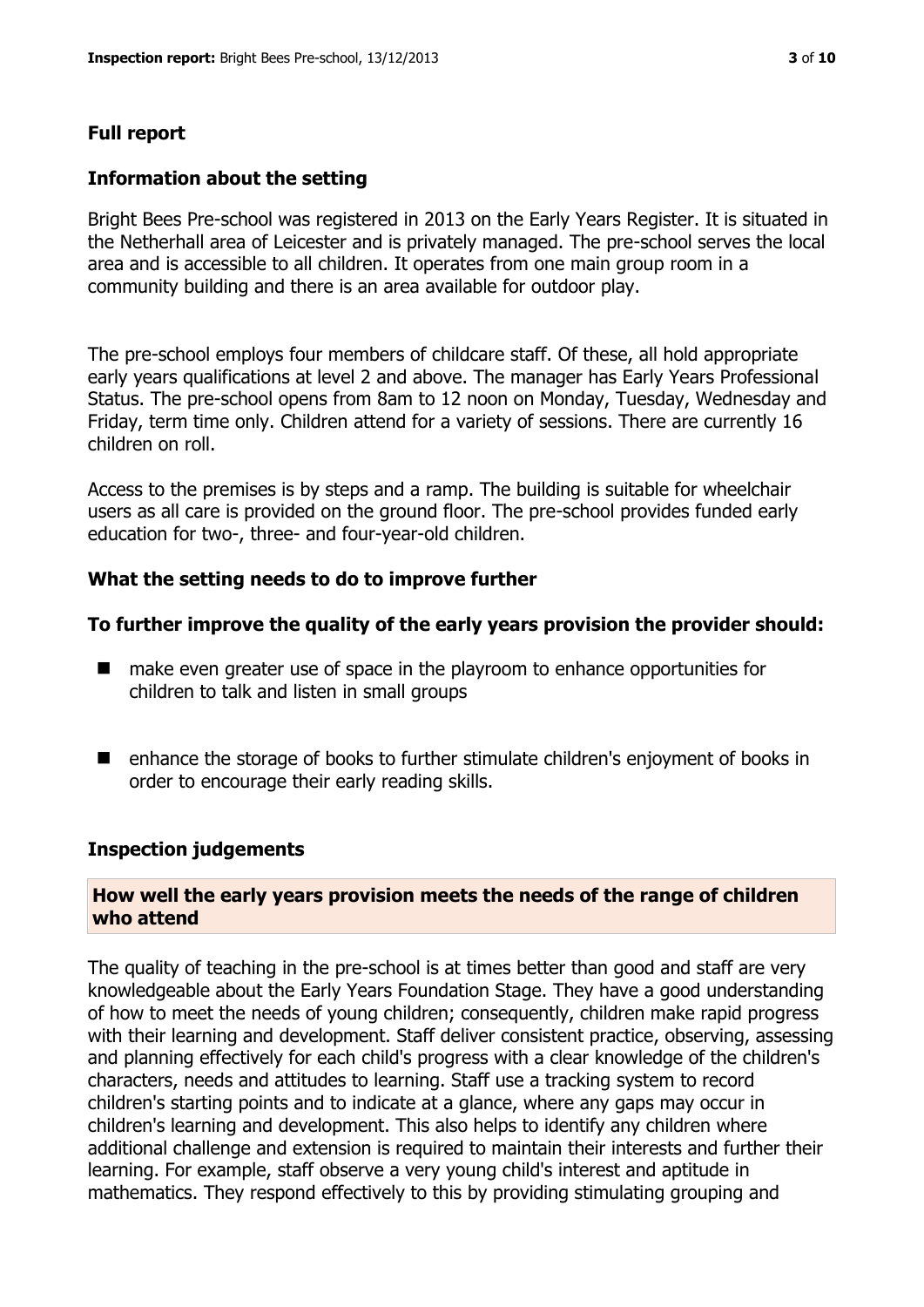sequencing activities for the child to explore. Staff show great sensitivity in the way they respond to children's individual needs and interests. This means that children feel secure, and valued. For example through skilful observations, staff members notice that a child enjoys drawing people. They respond by providing opportunities for her to draw in range of ways. The child is engrossed in drawing members of her family using pen and paper. A member of staff plays along her and talks about what they are doing. This playfulness and companionship provides the child with a secure base from which to explore further.

Staff monitor their planning of the activities so that they can be sure that they are covering all areas of learning with a broad and balanced curriculum. This ensures that children develop the skills they will need for their eventual move onto school. Staff are skilful in using incidental, everyday occurrences to extend children's learning. For example, a member of staff picks up a leaf from the playground floor and then lets it go. The leaf blows away. A child observes this, laughs with great delight and then tries it out for herself. The staff member laughs too and says, 'Oh it blew away. The wind pulled it away.' This supports children's thinking and understanding about the world. Later on, children and staff hold onto a large, colourful parachute. They all move the parachute, following instructions from a member of staff. She says, 'Move it up, down, high, low, side-to-side'. Consequently, children are supported to understand and use words that describe position.

Staff make very good use of pictures to illustrate routines and timetables assists in all children settling effectively. Staff have begun training on some aspects of the Every Child a Talker government project. However, there is scope to enhance children's communication skills further by creating an area where small groups of children can comfortably talk with adults and each other. Parents receive clear and regular information about their children's progress and development and very good systems are in place, which support them to be involved in their children's learning. For example, parents and carers are invited to a termly meeting with their child's key person to discuss a written report that provides details of their child's progress and ideas of how they can extend their learning at home.

#### **The contribution of the early years provision to the well-being of children**

The highly effective key person system means that children quickly form close, trusting relationships with the adults who care for them. As a result, children separate from their parents and make the transition from home to pre-school with ease. Parents comment 'they cried when they first started but very quickly settled in. I am really happy with their progress. I wouldn't change anything about this place'. The indoor environment is well equipped with a range of high quality, developmentally appropriate resources. However, there is scope to give further consideration to how children can better access the large range of beautiful books available to capture and encourage children's early reading skills further.

Children have daily, planned sessions to go outdoors and use the community ball court. This provides young children with the opportunity for vigorous exercise, vital for their health and well-being. They run and move around freely in the open space with great delight and exuberance. Children are provided with a range of healthy, nutritious snacks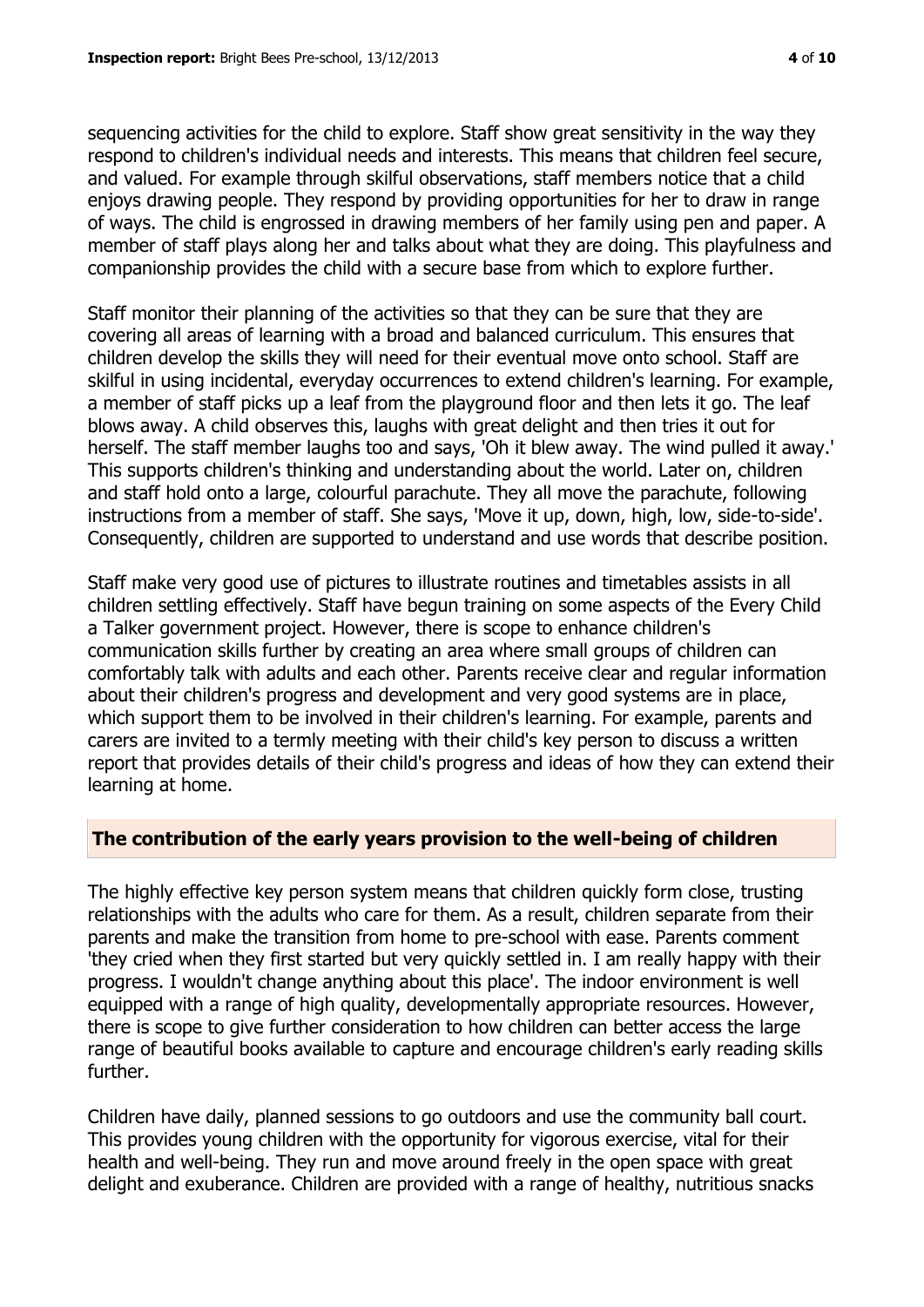and drinks, such as milk, fruit, cheese, raisins and crackers. They are encouraged to help themselves to fresh drinking water throughout the day. Children are also supported to manage their own hygiene needs well and learn why it is important to wash their hands before they eat and after they have used the toilet.

Children's behaviour is managed effectively through positive behaviour management strategies. For example, a member of staff is playing with a child who is very interested in the model pirate ship and small pirate dolls. Another child joins them and tries to take the pirate for himself. The staff member responds quietly and quickly by picking up a similar toy and saying, 'Oh look here's one for you'. She then moves around to position herself next to the child and engages him in playing alongside her. This means that the child felt included and a conflict was easily resolved. In addition, children learn about the rules for staying safe. Children run around exuberantly in the outdoor space. They play with a range of resources, which cover the areas of learning, such as drawing with chalks and jumping in puddles.

#### **The effectiveness of the leadership and management of the early years provision**

The provider and manager have detailed knowledge and understanding of the of the safeguarding and welfare requirements for the Early Years Foundation Stage. This ensures that children are protected effectively. Children's safety is given high priority by all staff, who understand their role in reporting any child protection concerns and know how to follow the correct referral procedures. During regular, planned meetings, staff look at the pre-school's policies in detail and complete quizzes in order ensure they have an excellent working knowledge of safeguarding procedures. Comprehensive risk assessments, daily checks, accidents and medication forms are accurately recorded to help safeguard children's welfare. There are robust recruitment procedures in place to ensure that staff are suitable to work with children. This is followed by an effective induction process. The provider also carries out regular checks to ensure ongoing suitability of staff.

The provider and manager carry out rigorous supervisions and appraisals, which includes scrutiny of each member of staff's key children's learning and development files. This ensures they are accurate, up-to-date and are being effectively used to assess children's progress and to identify their next steps for learning. The provider and manager have developed very good systems for collecting and scrutinising all of this information together. They plan to use this system to monitor the overall delivery of the educational programmes and identify how they can continually improve their practice and provision across all seven areas of learning and development. Specific training needs and continuing professional development are identified during appraisals and supervisions and each member of staff is set clear, targeted goals. The manager and senior member of staff also carry out regular, room observations that are well-documented. Systems for carrying out peer observations are in place and staff meetings are planned to share these systems with all staff before they are implemented. Self-evaluation and reflection is strong and these are used to develop clear and concise action plans that show the pre-school's very good commitment and capacity to continually improve. Parents are involved in the selfevaluation process with the use of a suggestion box and parent questionnaires. As a result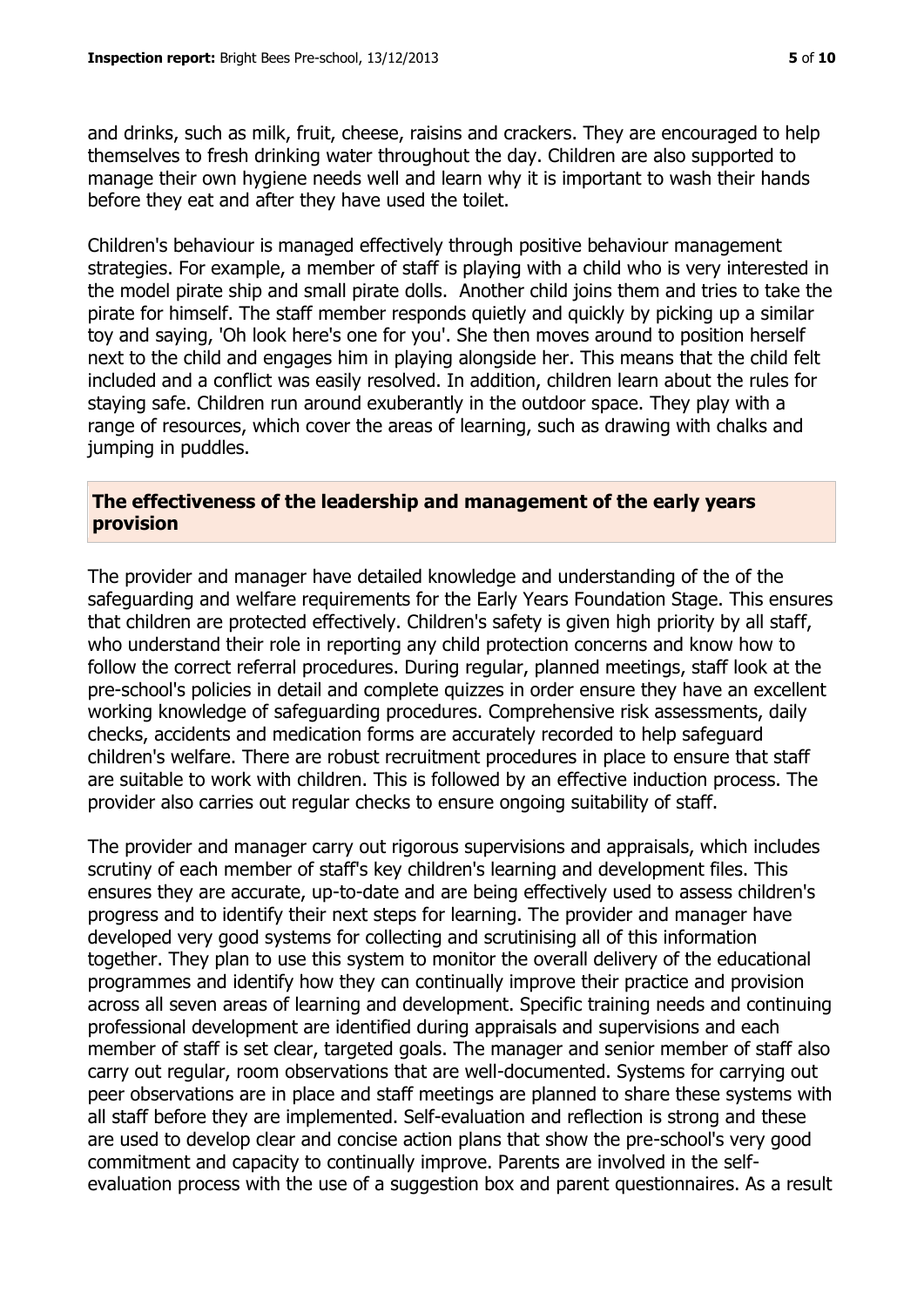of parents' suggestions, the pre-school has implemented an action plan to improve outdoor provision.

The pre-school works closely with the local authority quality improvement advisor who supports them by monitoring the accuracy of assessment and planning for children's next steps for learning. Staff have a good understanding of working in partnership with others to promote continuity in children's learning. Links with the children's centre are good. For example, the pre-school has worked closely with the children's centre staff to implement a scheme that promotes fathers' involvement with their children's reading development. Parents value this and say 'My child really enjoys reading and sharing books'.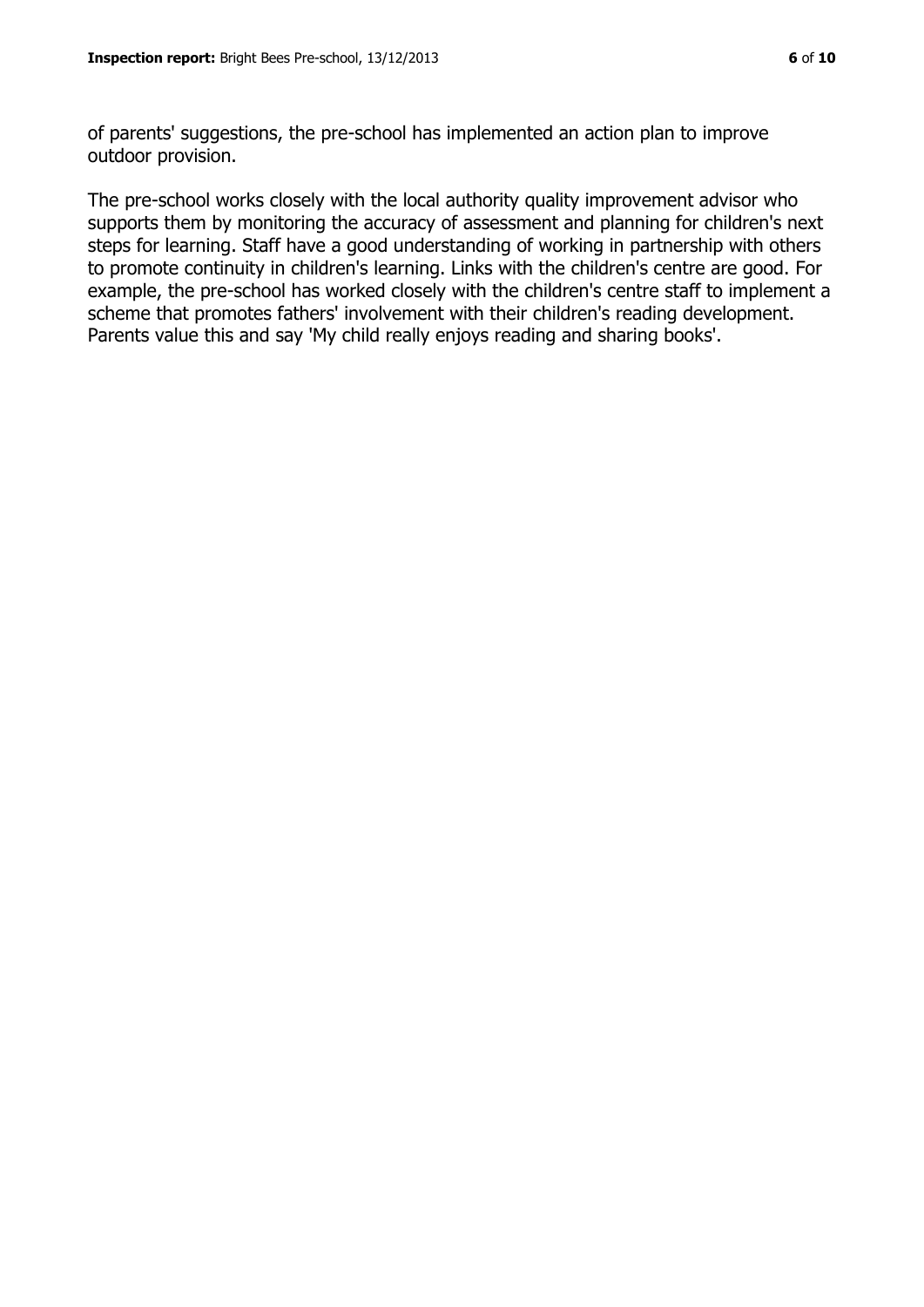# **What inspection judgements mean**

# **Registered early years provision**

| <b>Grade</b> | <b>Judgement</b>        | <b>Description</b>                                                                                                                                                                                                                                                                                                                                                                                |
|--------------|-------------------------|---------------------------------------------------------------------------------------------------------------------------------------------------------------------------------------------------------------------------------------------------------------------------------------------------------------------------------------------------------------------------------------------------|
| Grade 1      | Outstanding             | Outstanding provision is highly effective in meeting the needs<br>of all children exceptionally well. This ensures that children are<br>very well prepared for the next stage of their learning.                                                                                                                                                                                                  |
| Grade 2      | Good                    | Good provision is effective in delivering provision that meets<br>the needs of all children well. This ensures children are ready<br>for the next stage of their learning.                                                                                                                                                                                                                        |
| Grade 3      | Requires<br>improvement | The provision is not giving children a good standard of early<br>years education and/or there are minor breaches of the<br>safeguarding and welfare requirements of the Early Years<br>Foundation Stage. It will be monitored and inspected within<br>twelve months of the date of this inspection.                                                                                               |
| Grade 4      | Inadequate              | Provision that is inadequate requires significant improvement<br>and/or enforcement action. The provision is failing to give<br>children an acceptable standard of early years education and/or<br>is not meeting the safeguarding and welfare requirements of<br>the Early Years Foundation Stage. It will be monitored and<br>inspected again within six months of the date of this inspection. |
| Met          |                         | The provision has no children on roll. The inspection judgement<br>is that the provider continues to meet the requirements for<br>registration.                                                                                                                                                                                                                                                   |
| Not met      |                         | The provision has no children on roll. The inspection judgement<br>is that the provider does not meet the requirements for<br>registration.                                                                                                                                                                                                                                                       |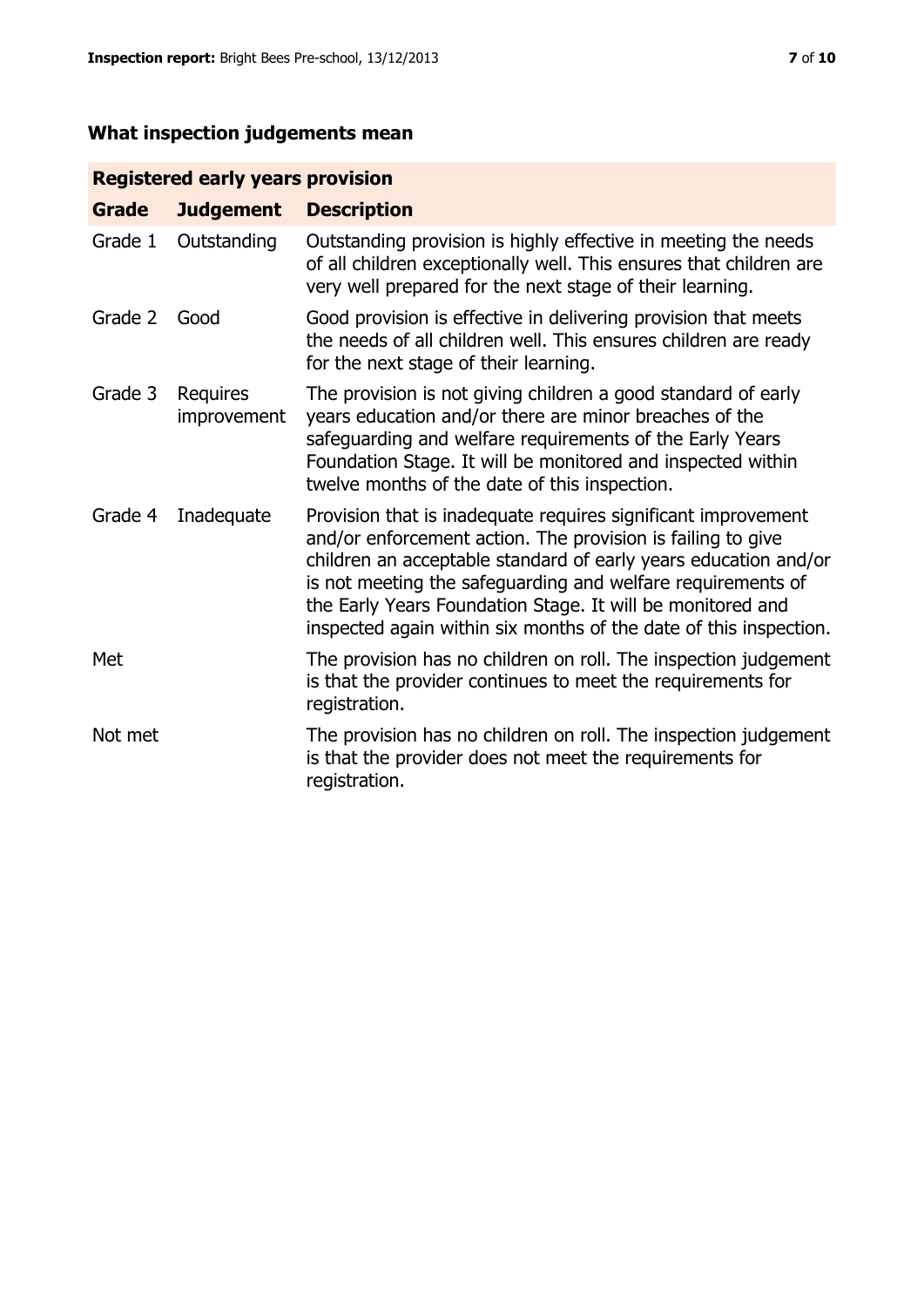### **Inspection**

This inspection was carried out by Ofsted under sections 49 and 50 of the Childcare Act 2006 on the quality and standards of provision that is registered on the Early Years Register. The registered person must ensure that this provision complies with the statutory framework for children's learning, development and care, known as the Early Years Foundation Stage.

# **Setting details**

| Unique reference number       | EY464993                       |
|-------------------------------|--------------------------------|
| <b>Local authority</b>        | Leicester City                 |
| <b>Inspection number</b>      | 922376                         |
| <b>Type of provision</b>      | Sessional provision            |
| <b>Registration category</b>  | Childcare - Non-Domestic       |
| <b>Age range of children</b>  | $0 - 5$                        |
| <b>Total number of places</b> | 26                             |
| Number of children on roll    | 16                             |
| <b>Name of provider</b>       | <b>Bright Bees Nursery Ltd</b> |
| Date of previous inspection   | not applicable                 |
| <b>Telephone number</b>       | 07762878250                    |

Any complaints about the inspection or the report should be made following the procedures set out in the guidance *'Complaints procedure: raising concerns and making complaints* about Ofsted', which is available from Ofsted's website: www.ofsted.gov.uk. If you would like Ofsted to send you a copy of the guidance, please telephone 0300 123 4234, or email enquiries@ofsted.gov.uk.

# **Type of provision**

For the purposes of this inspection the following definitions apply:

Full-time provision is that which operates for more than three hours. These are usually known as nurseries, nursery schools and pre-schools and must deliver the Early Years Foundation Stage. They are registered on the Early Years Register and pay the higher fee for registration.

Sessional provision operates for more than two hours but does not exceed three hours in any one day. These are usually known as pre-schools, kindergartens or nursery schools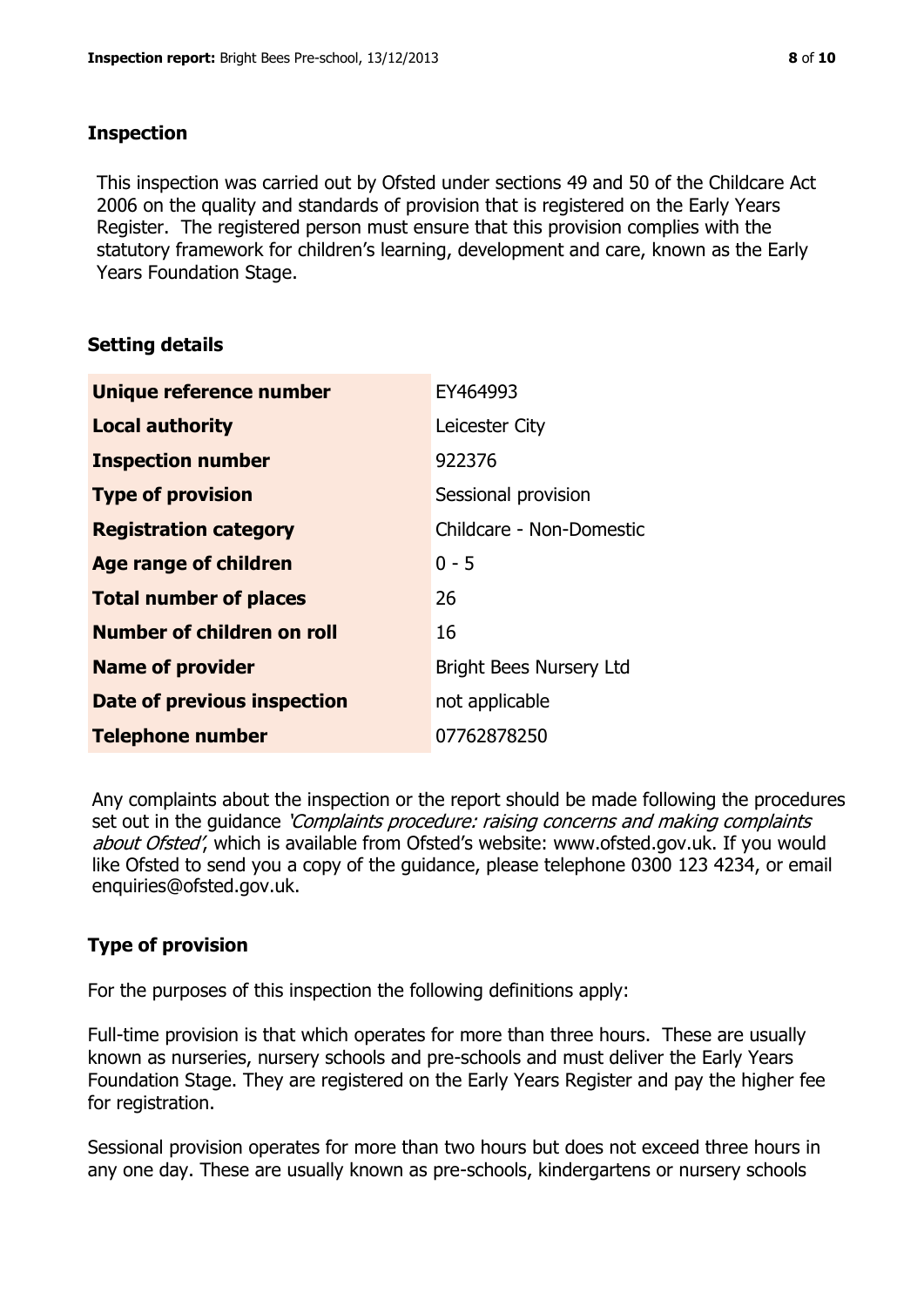and must deliver the Early Years Foundation Stage. They are registered on the Early Years Register and pay the lower fee for registration.

Childminders care for one or more children where individual children attend for a period of more than two hours in any one day. They operate from domestic premises, which are usually the childminder's own home. They are registered on the Early Years Register and must deliver the Early Years Foundation Stage.

Out of school provision may be sessional or full-time provision and is delivered before or after school and/or in the summer holidays. They are registered on the Early Years Register and must deliver the Early Years Foundation Stage. Where children receive their Early Years Foundation Stage in school these providers do not have to deliver the learning and development requirements in full but should complement the experiences children receive in school.